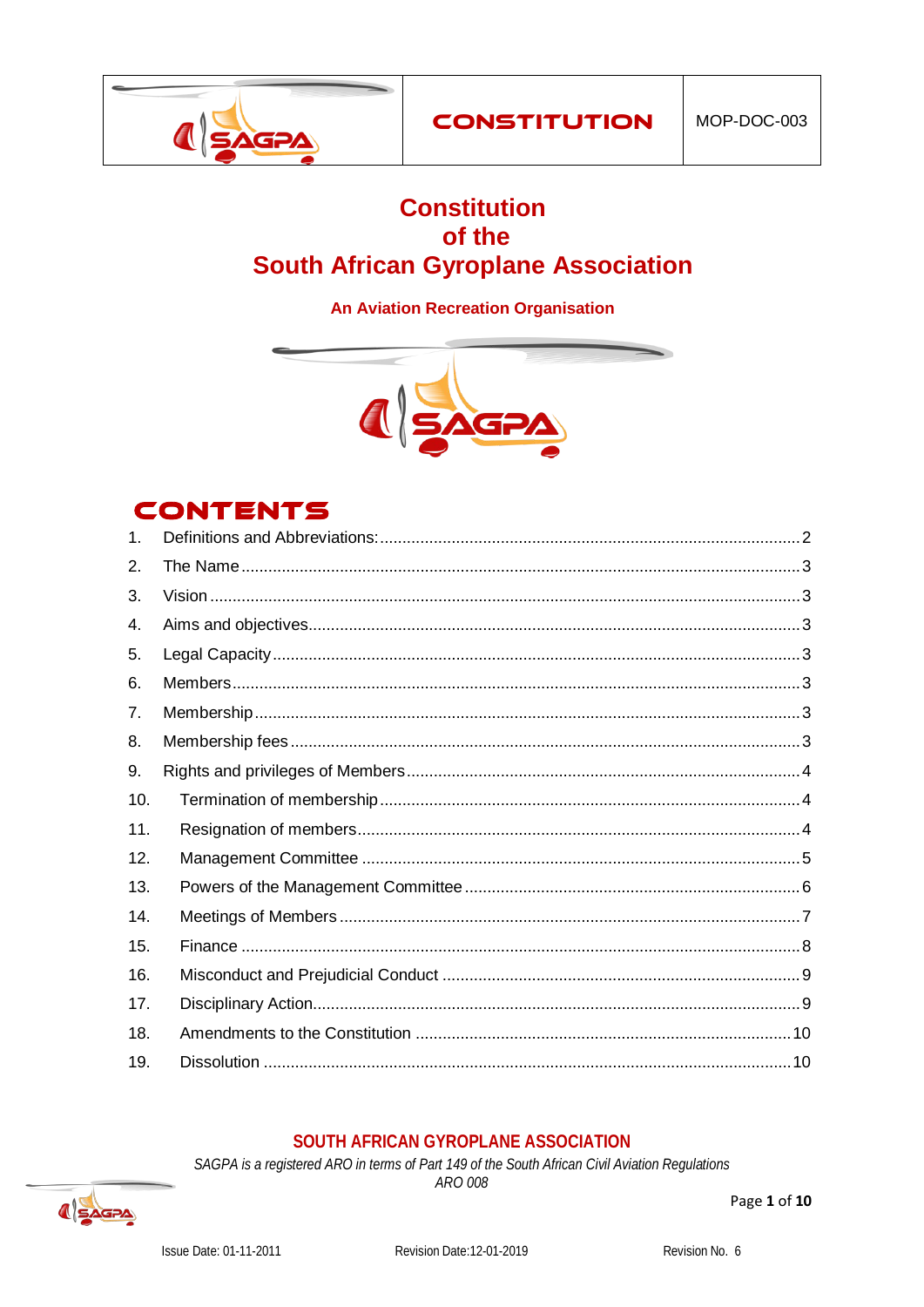# <span id="page-1-0"></span>**1. Definitions and Abbreviations:**

**"AGM"** means an Annual General Meeting

"**ARO**" means an aviation recreation organisation in terms of Part 149 of the Civil Aviation Regulations;

"**CAA**" means the Civil Aviation Authority of South Africa, a Schedule 3A public entity in terms of the Public Finance Management Act 1 of 1999;

**"CCM"** means a conventionally controlled microlight

"**Civil Aviation Regulations**" means the Civil Aviation Regulations, 2011 pursuant to the Civil Aviation Act 13 of 2009;

"**Constitution**" means this Constitution;

"**FAI**" means the Federation Aeronautique Internasionale

**"LSA"** means a light sport aeroplane

"**Manual of Procedure**" means a manual of procedures of the ARO in terms of Part 149 of the South African Civil Aviation Regulation as read with the South African Civil Aviation Technical Standards.

"**Member Association**" means groups of members who each represent a formal associated section of the Aero Club of South Africa, each with a common purpose.

"**SAGPA"** means the South African Gyroplane Association, an ARO in terms of Part 149 of the Civil Aviation Regulations.

**"SGM"** means a Special General Meeting

**"GYR"** means a Gyroplane

# **SOUTH AFRICAN GYROPLANE ASSOCIATION**

*SAGPA is a registered ARO in terms of Part 149 of the South African Civil Aviation Regulations*

<span id="page-1-1"></span>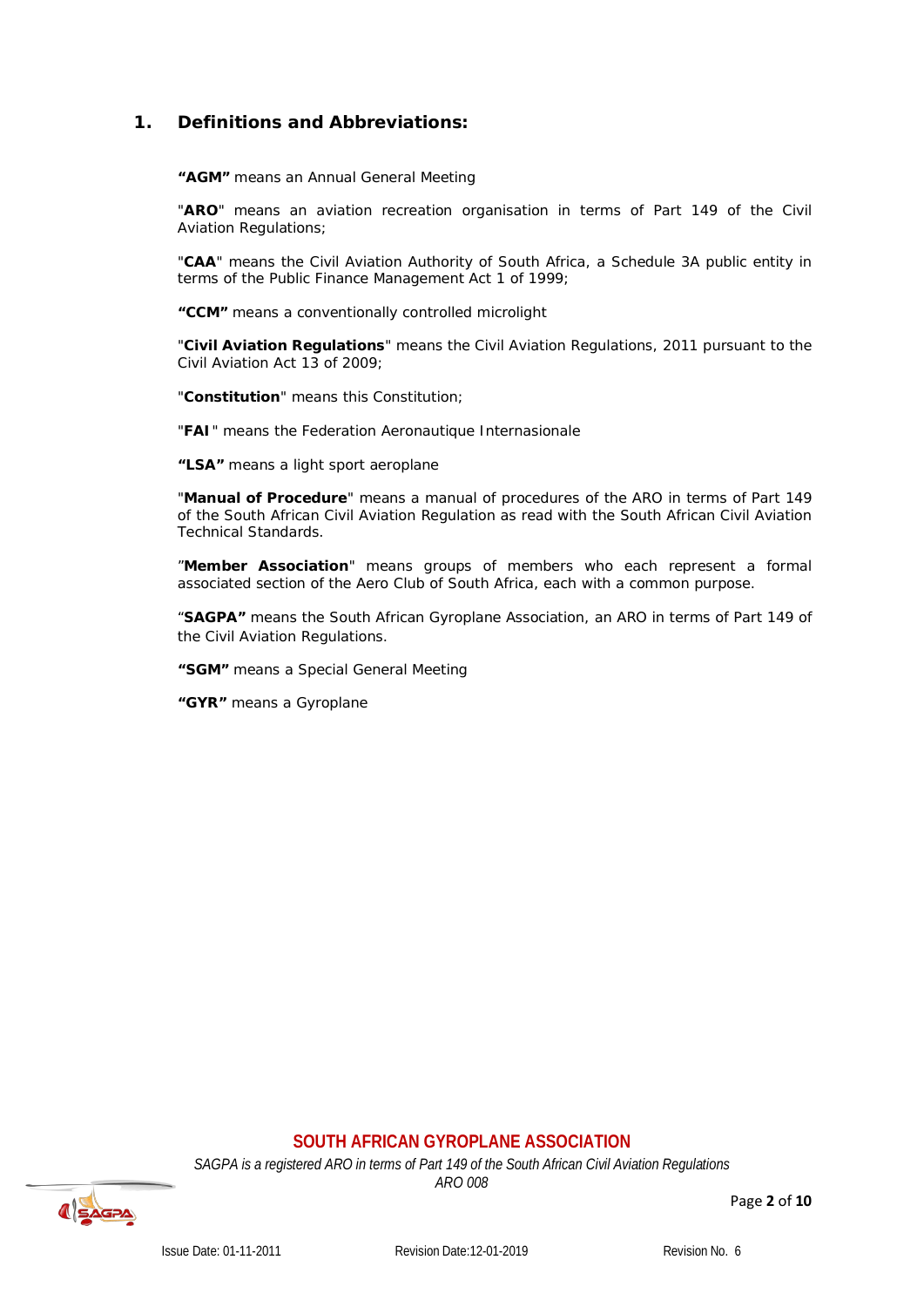# **2. The Name**

2.1 The name of the organisation is The South African Gyroplane Association.

# <span id="page-2-0"></span>**3. Vision**

Our vision is to preserve the freedom of recreational flight in South Africa.

# <span id="page-2-1"></span>**4. Aims and objectives**

- 4.1 The aim and objective of the organisation is:
	- 4.1.1 To establish an ARO to officially represent recreational pilots as specified in the SAGPA MOP and approved by the designated body in terms of Part 149 or the SACAA.
	- 4.1.2 To promote sport flying by means of flying events of either a recreational or competitive nature.
	- 4.1.3 To ensure a duty of care to all members of the ARO.
	- 4.1.4 To have the members' interests protected at all forums available to the organisation.
	- 4.1.5 To communicate and provide relevant information to all members of the organisation
	- 4.1.6 To offer advice to the members of the organisation.

# <span id="page-2-2"></span>**5. Legal Capacity**

5.1 SAGPA is a non-profit juristic organisation, established in terms of Part 149 of the Civil Aviation Regulation, which is capable of suing, or being sued, in its own name but acts through its Management Committee, where the relevant authorities are obtained and approved by necessary resolutions.

# <span id="page-2-3"></span>**6. Members**

6.1 The organisation will consist of ordinary members. Ordinary members are individuals who have been admitted to the organisation as prescribed below and have paid their prescribed annual SAGPA membership fee as determined from time to time.

# <span id="page-2-4"></span>**7. Membership**

- 7.1 Application for membership shall be done via the online membership system. SAGPA will have 7 days to vet any new membership applications.
- 7.2 Membership commences 7 days after confirmation of receipt of the membership fee should the applicant be accepted as a member. The Executive Committee may refuse any application for membership without assigning any reason, and any fees paid would then be refundable.
- 7.3 A register of members shall be kept by the Administration Officer.
- 7.4 No applicant shall be given membership to the organisation unless they comply to the terms and conditions of this Constitution, the Code of Conduct and the Manual of Procedure for SAGPA in force and any further changes to these documents that may be promulgated from time to time by the Committee or the organisation.
- 7.5 As a member of SAGPA, they shall be entitled to all the rights and privileges of such membership.

# <span id="page-2-5"></span>**8. Membership fees**

8.1 Membership fees will be set annually at the Annual General Meeting or a Special General Meeting called for this purpose, if this is not possible, then via the

# **SOUTH AFRICAN GYROPLANE ASSOCIATION**

*SAGPA is a registered ARO in terms of Part 149 of the South African Civil Aviation Regulations*



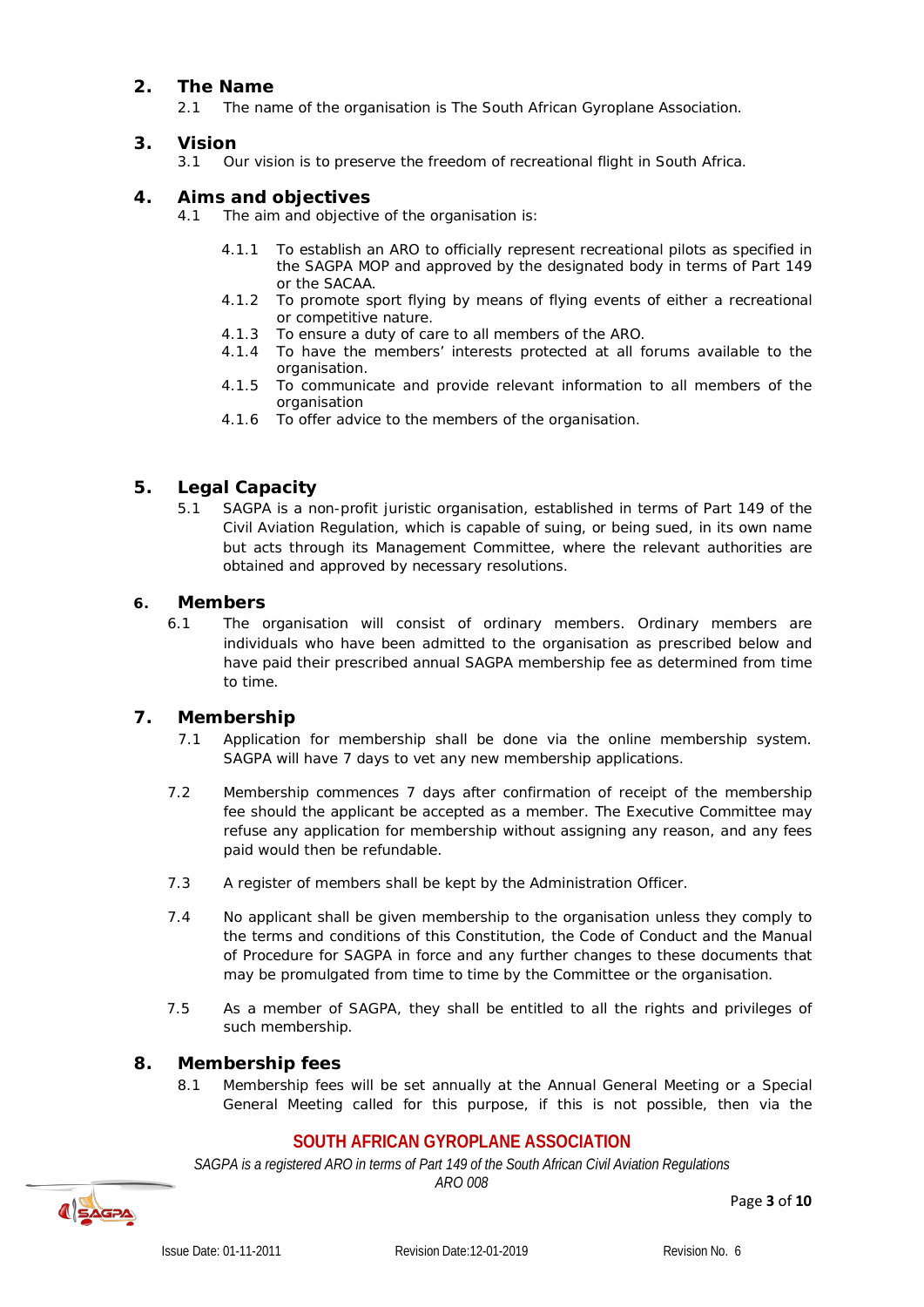electronic means used to communicate with all members and a survey/voting system will be utilized.

#### <span id="page-3-0"></span>**9. Rights and privileges of Members**

- 9.1 Every member shall be entitled to all the rights of a member of SAGPA and will be subject to the provisions of this Constitution and the Manual of Procedure of SAGPA to which it is attached.
- 9.2 The Executive Committee, or any other approved disciplinary structure created for this purpose, shall have the power and duty to enquire into any allegation against a member regarding misconduct or any act of omission which, in the opinion of the Executive Committee, is prejudicial to the interests of SAGPA or any of the objectives for which SAGPA exists. For the purpose of so enquiring, the Executive Committee, or any other disciplinary board, may call before it any member against whom the allegations are made. If, upon so enquiring, the Executive Committee finds such allegation of misconduct to have been proved, it may caution, suspend or expel such member from SAGPA, or require the member's resignation. A member expelled under this rule shall forfeit all rights in any claim upon the Association and its property, and shall not be entitled to reclaim any unexpired portion of any subscription fee.
- 9.3 The Executive Committee shall have the right to suspend any member pending an investigation by the Executive Committee of any allegations of any such misconduct.
- 9.4 In the conduct of such duties required by the provisions of this paragraph, the Executive Committee, or any other disciplinary board created for this purpose, shall be entitled to appoint a sub-committee to perform such duties envisaged above and to advise the Executive Committee, or any other disciplinary board created for this purpose, of their findings. The Executive Committee shall then take the final decision on the matter.
- 9.5 All members will have the privilege of group representation by SAGPA on all forums, legal entities and other, where SAGPA has representation.
- 9.6 All members shall be entitled to all the privileges offered by the organisation and shall have one vote at every General Meeting.

#### <span id="page-3-1"></span>**10. Termination of membership**

- 10.1 Membership shall be terminated automatically under the following conditions:
	- 10.1.1 Upon receipt of a written cancellation;
	- 10.1.2 Non-payment of annual subscription fees;
	- 10.1.3 When the member is expelled from the Organisation by the Executive Committee in terms of the organisation's Manual of Procedures;
	- 10.1.4 On the death of the member;
	- 10.1.5 When the member fails to remain in good standing.
- 10.2 In the event of cessation of membership, all subscriptions paid shall be forfeited to the SAGPA.

#### <span id="page-3-2"></span>**11. Resignation of members**

- 11.1 Members may resign by informing the Administration Officer in writing of such intention however this will not remove his liability for any subscriptions and/or debt due by him/her.
- 11.2 A member shall be deemed to have resigned from the organisation after handing in such written notification of resignation. The member shall have 14 days within which to retract his resignation.

# **SOUTH AFRICAN GYROPLANE ASSOCIATION**

*SAGPA is a registered ARO in terms of Part 149 of the South African Civil Aviation Regulations*



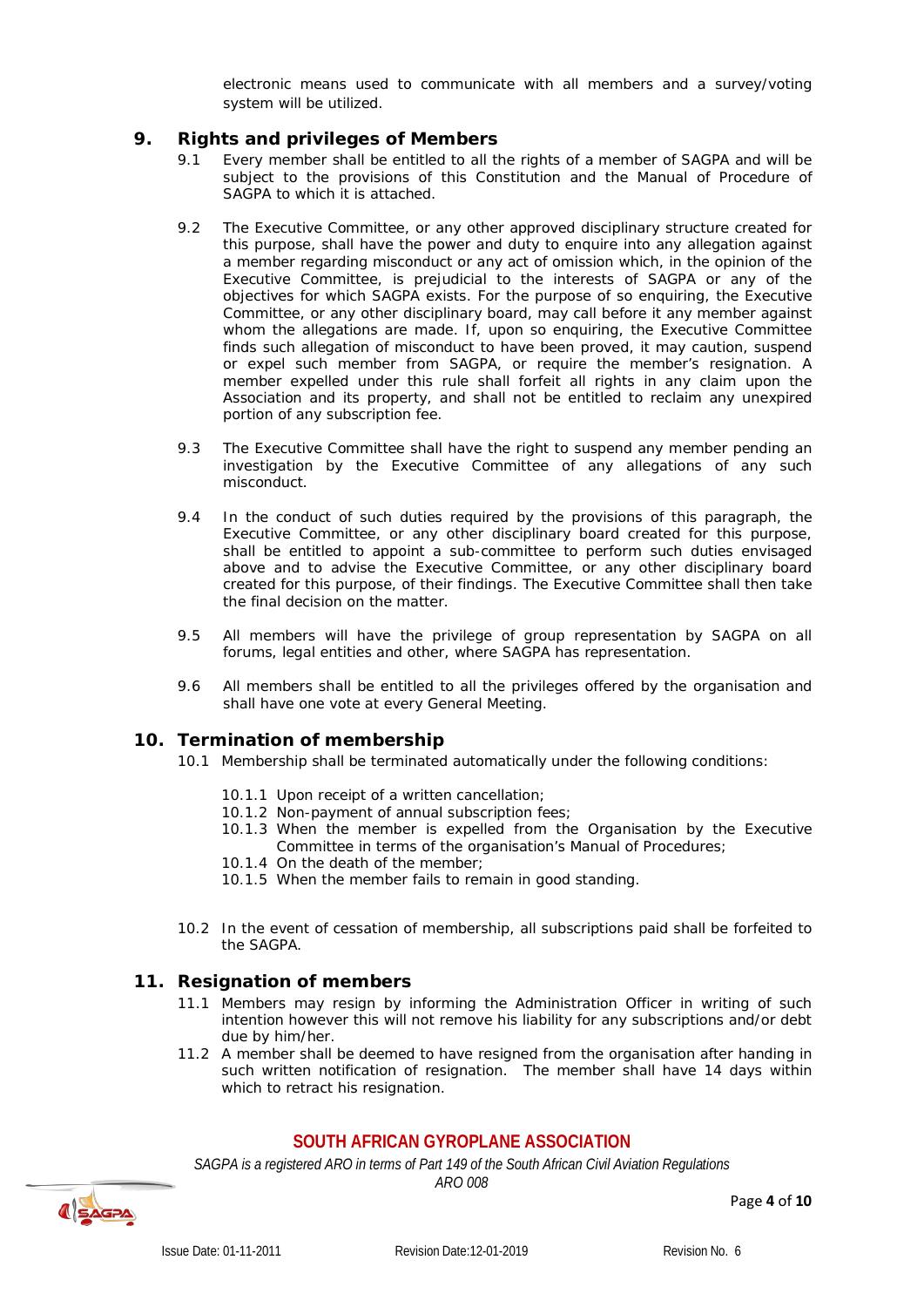11.3 A member who has previously resigned or whose membership has lapsed may be readmitted to the organisation using the application process mentioned in section 7.0.

#### <span id="page-4-0"></span>**12. Management Committee**

- 12.1 The Management Committee will be made up of
	- 12.1.1 the Executive Committee:

| 12.1.1.1 | A Chairman      |
|----------|-----------------|
| 12.1.1.2 | A Vice-Chairman |
| 12.1.1.3 | Treasurer       |

- 12.1.1.4 Head of Technical
- 12.1.2 the Operational Committee:
	-
	- Head of Training
	- **Head of Competitions**
	- 12.1.2.1 National Safety Officer<br>
	12.1.2.2 Head of Training<br>
	12.1.2.3 Head of Competitions<br>
	12.1.2.4 Head of Transformation<br>
	12.1.2.5 Public Relations Officer<br>
	12.1.2.6 Administrative Officer Head of Transformation & Development Officer
	- Public Relations Officers
	- Administrative Officer (non-elective)
- 12.2 The SAGPA Management Committee shall be elected at the Annual General Meeting. The Management Committee members shall hold office until the following Annual General Meeting and shall be SAGPA members in good standing.
- 12.3 A nomination for membership of the Executive Committee that is not present at the Annual General Meeting shall be submitted in writing or by email to the administration officer of SAGPA prior to the commencement of the Annual General Meeting. Nominations must be signed by two SAGPA members, who are also in good standing. Electronically copied versions of signed documentation shall be acceptable for this purpose. Nominations at the Annual General Meeting will only be accepted if agreed to by the nominee.
- 12.4 Each member of the outgoing Management Committee shall automatically be available for re-election unless they have previously notified the Chairman, in writing or in person at or before the Annual General Meeting, that they will not be available for re-election.
- 12.5 Should there be more than one member nominated for any position on the Management Committee, a vote will take place, by show of hands at the Annual General Meeting unless there is an objection to this method, to determine the person for the position.
- 12.6 Only SAGPA members in good standing may vote in person in any election for changes to the constitution or for the election of office bearers.
- 12.7 The Executive Committee has the power to co-opt members in good standing to fill positions that might not have been voted for at the Annual General Meeting.
- 12.8 SAGPA members voted onto the Management Committee without a specific portfolio will assist the Management Committee members with their portfolios.
- 12.9 The Management Committee shall, at its first meeting, elect from amongst the members of the Management Committee a Chairman.

#### **SOUTH AFRICAN GYROPLANE ASSOCIATION**

*SAGPA is a registered ARO in terms of Part 149 of the South African Civil Aviation Regulations*

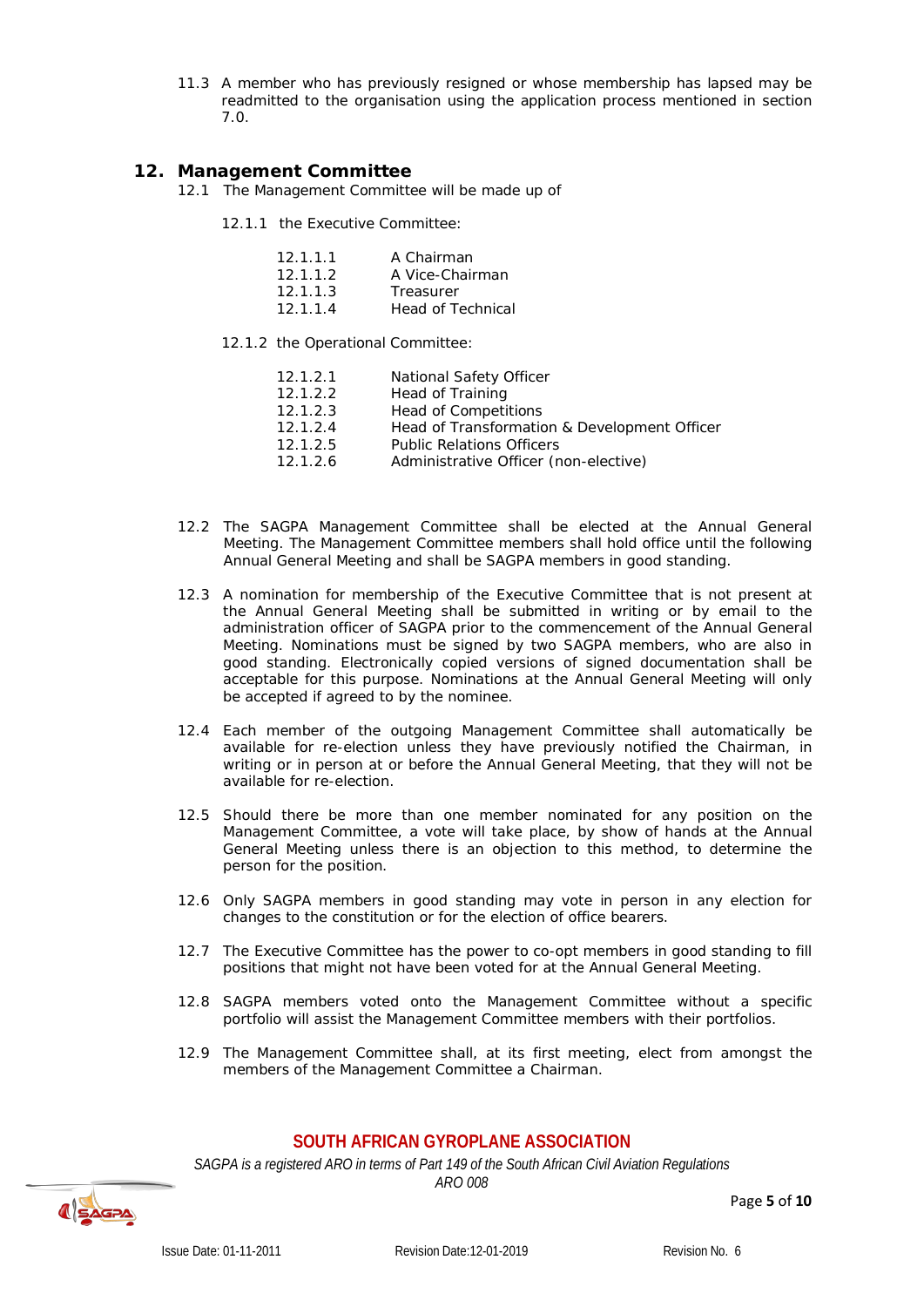- 12.10 Should any position on the Management Committee become vacant during the year, the Executive Committee has the power to appoint a person to fill the vacancy.
- 12.11 A quorum of the Management Committee shall be a minimum of four members.
- 12.12 Members of the Management Committee who have a commercial interest in any decision made by the Management Committee shall declare their interest and not vote on such a decision.
- 12.13 The Management Committee shall meet from time to time, to conduct the affairs of the organisation. This may be conducted in person or via electronic media. Skype, ZOOM or Whatsapp can be used for meetings. Each member of the Management Committee is required to attend at least two meetings and not miss more than two meetings consecutively without an apology. Failure to comply with this shall result in relinquishment of the post.
- 12.14 Management Committee decisions and discussions can be hosted on an electronic media group approved by the Management Committee, which shall be a closed group for the sole purpose of communications between Management Committee members.
- 12.15 A copy of the Minutes of all Management Committee meetings, signed by the Chairman, are to be held by the Chairman in an official minute book/file which shall be handed to any succeeding Chairman.
- 12.16 The minutes of any SAGPA Management Committee meeting may, at the discretion of the Executive Committee, be published on the SAGPA website.
- 12.17 The Secretary shall at any time, on the instruction of the Chairman, or upon the request of at least two Committee members, convene a meeting of the Committee.
- 12.18 ln the absence of the Chairman, the elected Vice-Chairman shall automatically fill the position of the Chairman at Committee meetings.

#### <span id="page-5-0"></span>**13. Powers of the Management Committee**

- 13.1 The Management Committee:
	- 13.1.1 Shall have the authority and power to carry out any acts to further the objectives of SAGPA.
	- 13.1.2 Shall manage and deal with all the business and related matters of SAGPA.
	- 13.1.3 May acquire, hire or dispose of property, borrow money on the security of the assets of the Organisation and accept and administer any donation.
	- 13.1.4 Shall determine the subscription fees to be paid by the members.
	- 13.1.5 The Management Committee members shall have the power to form or authorise the formation or election of sub-committees for any special purposes and the delegation of its functions to the sub-committees. Each Management Committee member may also co-opt a member to the Management Committee to assist them with their portfolio.
	- 13.1.6 All deputy Executive Committee members may attend committee meetings, at the expense of SAGPA, at the discretion of the Chairman.
- 13.2 All funds and assets of the Organisation shall be held in the name of the Organisation and vested in the Management Committee for the time being in trust on behalf of the Organisation.
- 13.3 Persons duly authorised thereto by the Management Committee shall sign all documentation and instruments required to be signed on behalf of the Organisation.

#### **SOUTH AFRICAN GYROPLANE ASSOCIATION**

*SAGPA is a registered ARO in terms of Part 149 of the South African Civil Aviation Regulations*



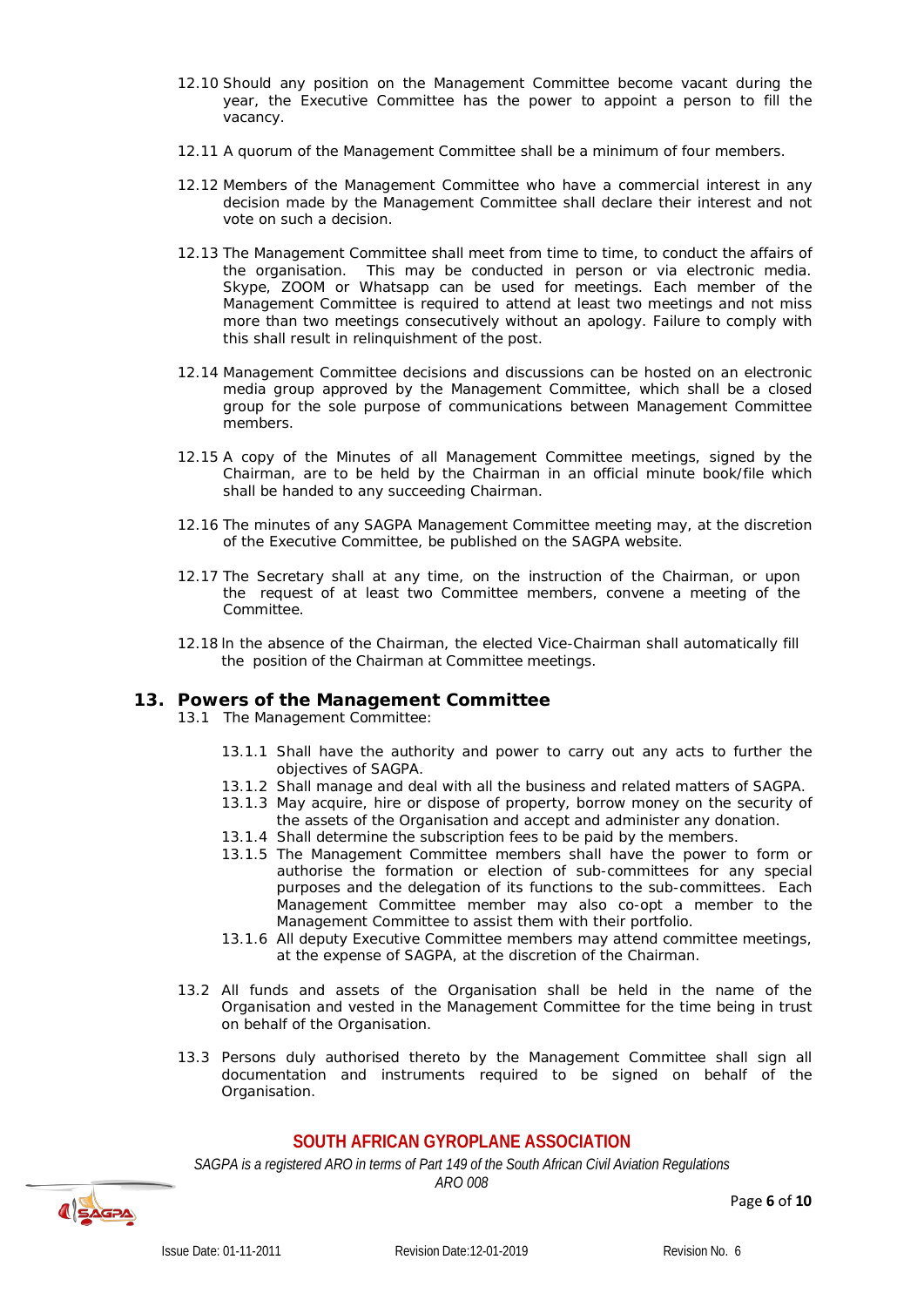#### <span id="page-6-0"></span>**14. Meetings of Members**

14.1 An Annual General Meeting shall be held annually to:

- 14.1.1 Approve the minutes of the previous Annual General Meeting.
- 14.1.2 Receive the reports of the Executive Committee.
- 14.1.3 Review and adopt financial reports for the past year.
- 14.1.4 Elect office bearers for the coming year.
- 14.1.5 Deal with any general matters arising of relevance to SAGPA members.
- 14.2 The Annual General Meeting (AGM) shall be held before the  $30<sup>th</sup>$  April in every calendar year
- 14.3 Special General Meetings (SGM) may be called by the Management Committee, provided such proposal is supported by two thirds of the Management Committee, or by any 20 members in good standing.
- 14.4 Notice of such meetings will be made to all paid up members, who have the right to vote at such meetings, in one or more of the following ways at least 21 days prior to the meeting date:
	- 14.4.1 Published on the SAGPA official website: [www.sagpa.co.za](http://www.sagpa.co.za/)
	- 14.4.2 Electronic bulletin boards e.g. Avcom and Microlighters forum and WhatsApp Groups.
	- 14.4.3 Social Media Platform e.g. Official SAGPA Facebook page.
	- 14.4.4 Bulk emails to members.
- 14.5 The notice convening any General Meeting shall be published on the SAGPA website and the WhatsApp Members group prior to the commencement of the meeting and shall state the venue, date and time of the General Meeting, and shall be accompanied by the Agenda for the meeting and, in the case of the AGM, the financial statements of the organisation.
- 14.6 Any agenda:
	- 14.6.1 for an AGM shall contain provision for General Matters; and
	- 14.6.2 for a SGM shall state the specific purpose/s of the meeting and shall provide detail of all proposed resolutions which are to be put forward for consideration at the meeting, which resolutions must be set out with sufficient clarity and specificity and be accompanied by sufficient information or explanatory material to enable members who are entitled to vote at the meeting to determine whether or not to participate in the meeting and to seek to influence the outcome of the vote on the resolutions.
- 14.7 In the case of a SGM only matters on the agenda, may be considered.
- 14.8 A quorum at an AGM or SGM shall be a minimum of six members present in good standing.
- 14.9 In the event of an AGM or SGM without the required quorum, the meeting shall be adjourned for 30 minutes. If a quorum is still not present after 30 minutes, the Chairperson shall determine whether the meeting shall proceed, irrespective of the fact a quorum is not present, or if the meeting will be postponed to a later date, provided that such meeting shall be postponed to a date which is no more than 3 months later. All decisions taken at a properly constituted meeting, including an adjourned or postponed meeting, shall be valid.
- 14.10 The Chairperson of the Committee or, in the Chairperson's absence, the Vice Chairperson shall preside at all meetings. If the Chairperson and Vice-Chairperson should be absent, the meeting will elect a Chairperson from those members in good standing present at the meeting.

#### **SOUTH AFRICAN GYROPLANE ASSOCIATION**

*SAGPA is a registered ARO in terms of Part 149 of the South African Civil Aviation Regulations*



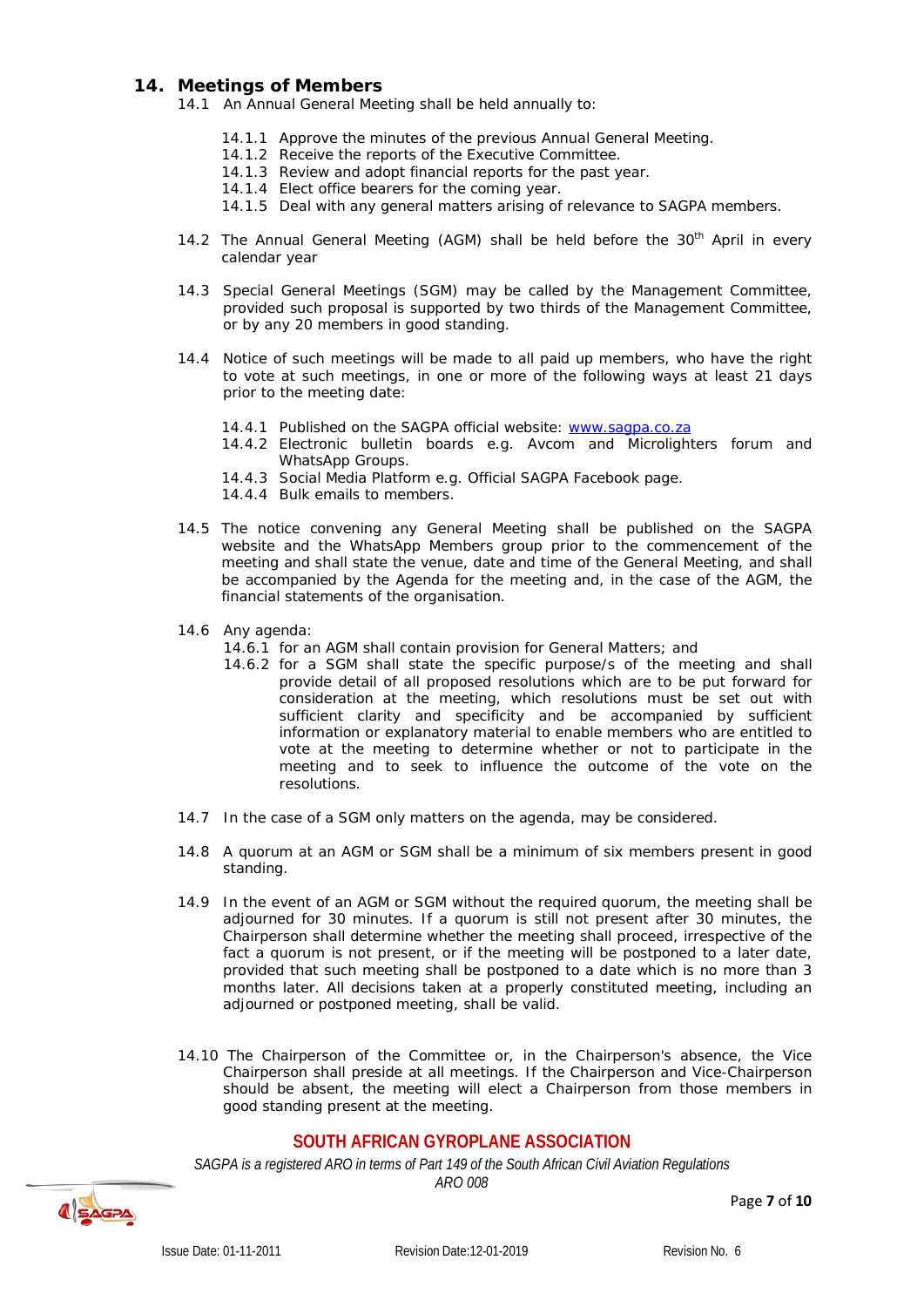- 14.11 Matters shall be decided by a majority vote, unless otherwise prescribed in this Constitution.
- 14.12 Voting shall be by the show of hands or by secret ballot if requested by any member entitled to vote at the meeting, provided that the majority of members present and entitled to vote, sanction such request for a secret ballot, which sanction shall be indicated by a show of hands.
- 14.13 The Chairperson shall have a deliberative and a casting vote.
- 14.14 Any member who has a conflict of interest in any matter to be voted on at a General Meeting shall, immediately once discussion on the relevant matter commences, declare such interest and provide detail on the nature of the alleged conflict to the Chairperson. The Chairperson shall determine whether a conflict of interest exists. If the Chairperson determines that a conflict does exist, the member concerned should leave the meeting for the duration of the discussion and voting on the matter in question. A member who has a conflict of interest in any matter to be voted on at any meeting shall not be entitled to participate in the vote on the matter.
- 14.15 In the event that a vote of no-confidence in the Committee is accepted by a majority vote of members present at the AGM, or a SGM called for that purpose, an ad hoc committee consisting of at least 3 members, chosen from the members present at the AGM or SGM, as the case may be, must be elected by a majority vote of the members present at that meeting, to fulfil any duties that may require immediate attention, who will then hold office until a committee can be elected at an AGM or SGM called for that purpose. The AGM or SGM to elect the new committee must take place within 30 days of the date upon which the vote of noconfidence is carried.
- 14.16 Each member who is entitled to vote has one vote at any AGM or SGM.
- 14.17 A member who is entitled to vote at a meeting may, in writing, appoint a member entitled to vote to serve as his/her proxy and to vote on his/her behalf at the relevant meeting. Any member entitled to vote may not hold more than 2 proxies in respect of any matter to be put to the vote.
- 14.18 A copy of the Minutes of a General Meeting, signed by the Chairman, is to be held by the Chairman in an official minute book/file which shall be handed to any succeeding Chairman.
- 14.19 The official minute book of SAGPA shall be made available to any paid up member of the organisation on request to the Chairman.

#### <span id="page-7-0"></span>**15. Finance**

- 15.1 The Management Committee shall keep proper books of account in respect of all financial transactions of the organisation and retain such records for a period of at least 5 years.
- 15.2 The Management Committee shall ensure that a copy of the Financial Statements of the Organisation shall be provided to members together with notice of, and presented at, the Annual General Meeting and be available for perusal by any member.
- 15.3 Before the Organisation incurs any loan or financing of any nature, whose value exceeds R100000, the Management Committee shall communicate
	- 15.3.1 full details of such intention to all members, and
	- 15.3.2 call a Special General Meeting of members so as to obtain authority to proceed.

# **SOUTH AFRICAN GYROPLANE ASSOCIATION**

*SAGPA is a registered ARO in terms of Part 149 of the South African Civil Aviation Regulations*



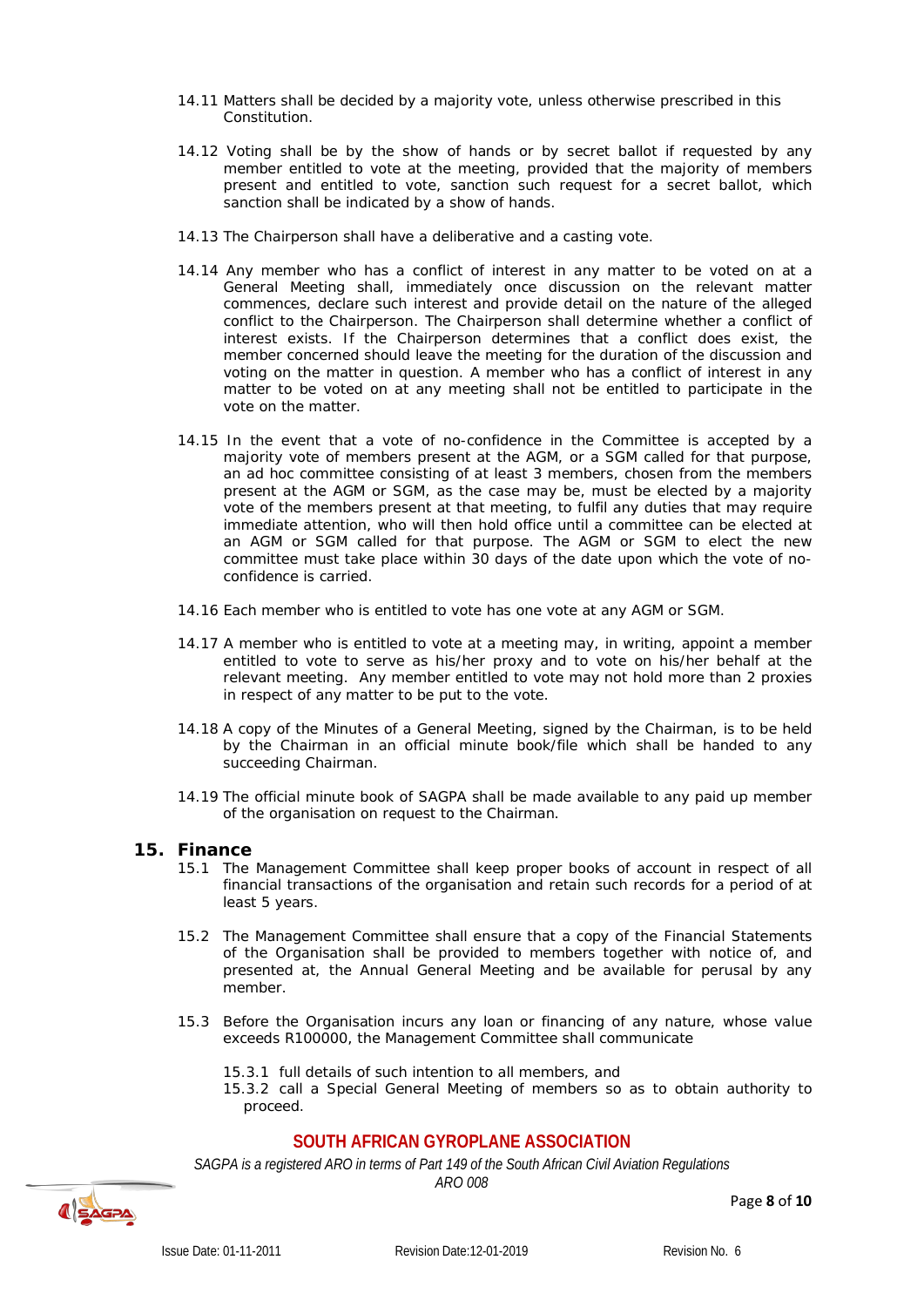15.4 Funds available for investment may only be invested at a registered financial institution as defined in Section 1 of the Financial Institutions (Investment of Funds) Act, 1984.

#### <span id="page-8-0"></span>**16. Misconduct and Prejudicial Conduct**

- 16.1 Without prejudice to the generality thereof, misconduct and/or or conduct prejudicial to the interests of the organisation shall include the following:
	- 16.1.1 Any material or repeated contravention of the provisions of this Constitution and/or ARO Manual of Procedures.
	- 16.1.2 Failure to discharge any indebtedness to the Organisation after due demand.
	- 16.1.3 Any material or repeated contravention of applicable aviation-related legislation any other aviation-related statutory regulation, no matter where the contravention occurred.

#### <span id="page-8-1"></span>**17. Disciplinary Action**

- 17.1 The committee shall have the power to take disciplinary action against any member and for the purpose thereof shall have authority to:
	- 17.1.1 Summons members to appear before the Executive Committee to explain their actions or to give evidence in any matter.
	- 17.1.2 Withhold any or all Organisation privileges from a member for any length of time as deemed appropriate by the Committee after due process has been followed.
	- 17.1.3 To expel any member from the Organisation after due process has been followed.
	- 17.1.4 Delegate these powers other than the right of expulsion to a Sub-Committee.
	- 17.1.5 The Executive Committee may cancel the membership of any member who has been found guilty, during disciplinary proceedings, of misconduct or conduct prejudicial to the interests of the organization.
- 17.2 The disciplinary process which shall be followed is as follows:

17.2.1 Upon receipt of a written complaint by the Executive Committee:

- 17.2.1.1 A formal meeting with the accused must be requested by the Executive Committee to explain the complaint. Minutes of the meeting must be compiled.
	- 17.2.1.2 The Executive Committee may request a formation of a sub-committee to investigate the complaint and provide a formal report back to the Executive Committee. The Committee may summons the accused to attend a formal disciplinary hearing, based on the findings.
- 17.3 The Executive Committee shall notify the member of the decision of the Executive Committee to cancel such member's membership.
- 17.4 Any Management Committee member found, in a disciplinary hearing, to be guilty of misconduct or conduct prejudicial to the interests of the Organisation may be expelled from the Management Committee and be prohibited from serving on any Management Committee or sub-committee/s of the Organisation for a period of 2 years.

# **SOUTH AFRICAN GYROPLANE ASSOCIATION**

*SAGPA is a registered ARO in terms of Part 149 of the South African Civil Aviation Regulations*